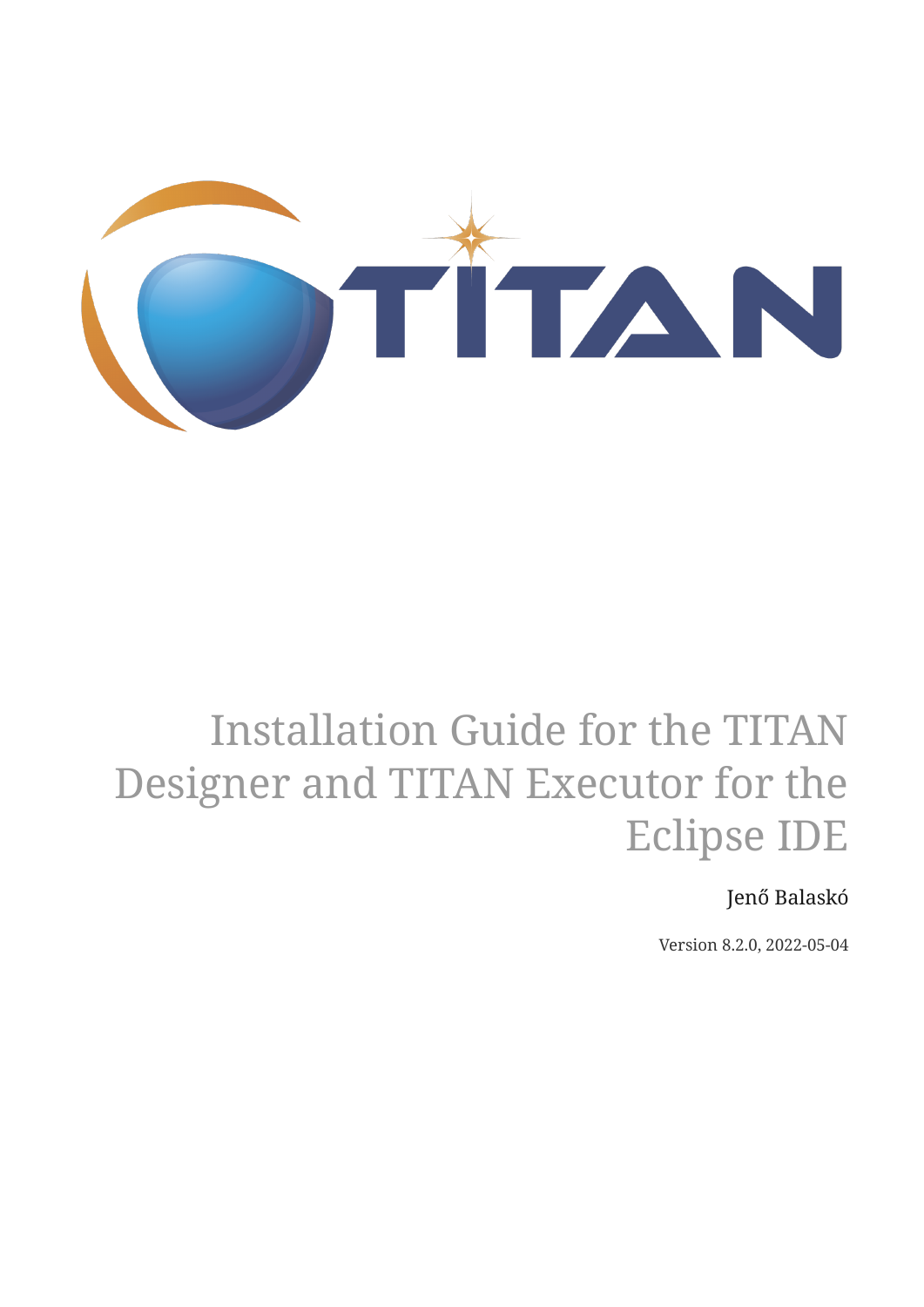## **Table of Contents**

| 2.1. Requirements for the TITAN Designer, Executor and Log Viewer plug-ins for the Eclipse |
|--------------------------------------------------------------------------------------------|
|                                                                                            |
|                                                                                            |
|                                                                                            |
|                                                                                            |
|                                                                                            |
|                                                                                            |
| 3.3. Installing Eclipse plug-in prerequisites for Titan Plug-ins and Titanium 6            |
|                                                                                            |
|                                                                                            |
|                                                                                            |
|                                                                                            |
|                                                                                            |
|                                                                                            |
|                                                                                            |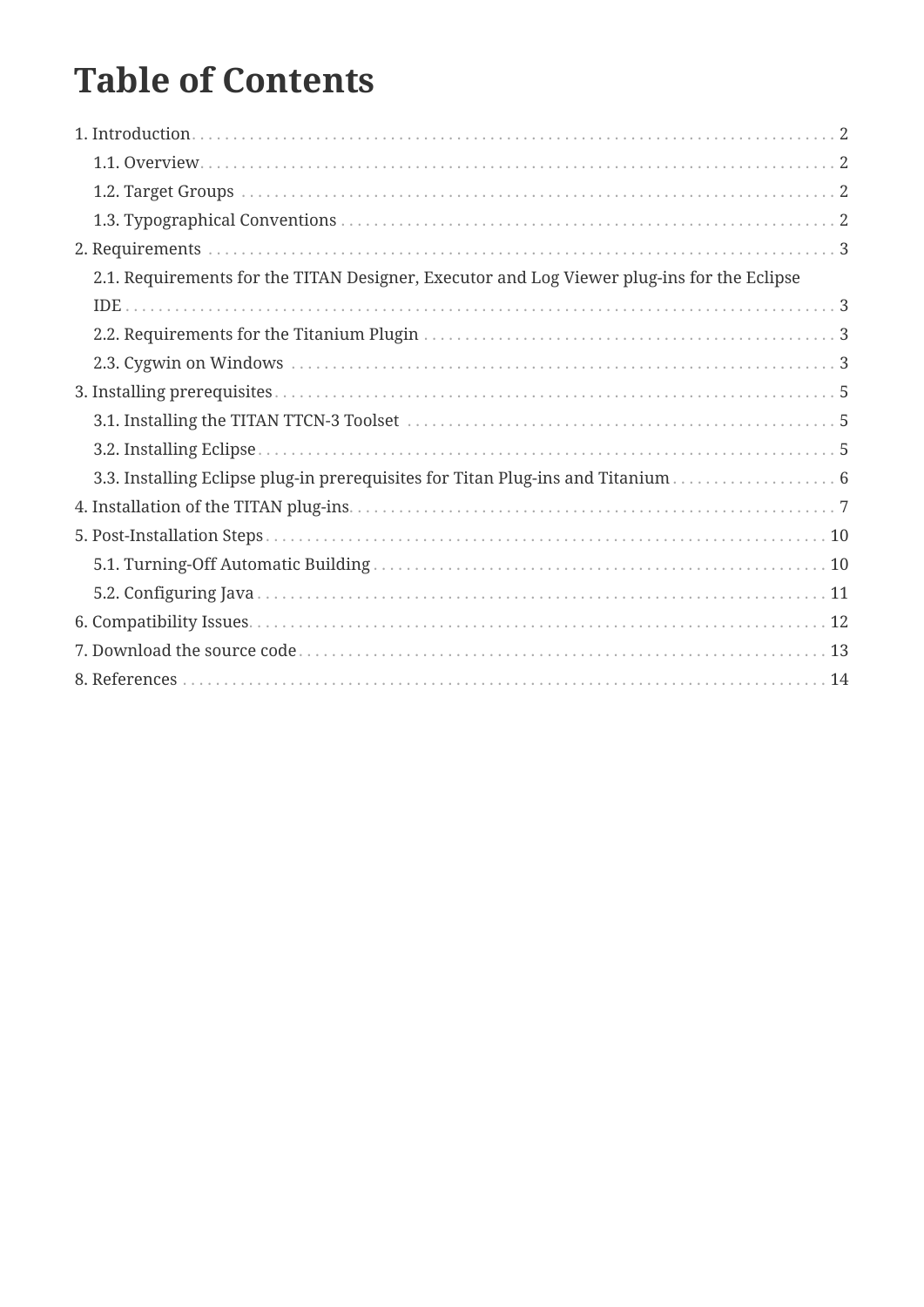#### **Abstract**

This document describes the detailed information of installing the TITAN Designer and Executor for the Eclipse IDE.

#### **Copyright**

Copyright (c) 2000-2022 Ericsson Telecom AB.

All rights reserved. This program and the accompanying materials are made available under the terms of the Eclipse Public License v2.0 that accompanies this distribution, and is available at [https://www.eclipse.org/org/documents/epl-2.0/EPL-2.0.html.](https://www.eclipse.org/org/documents/epl-2.0/EPL-2.0.html)

#### **Disclaimer**

The contents of this document are subject to revision without notice due to continued progress in methodology, design and manufacturing. Ericsson shall have no liability for any error or damage of any kind resulting from the use of this document.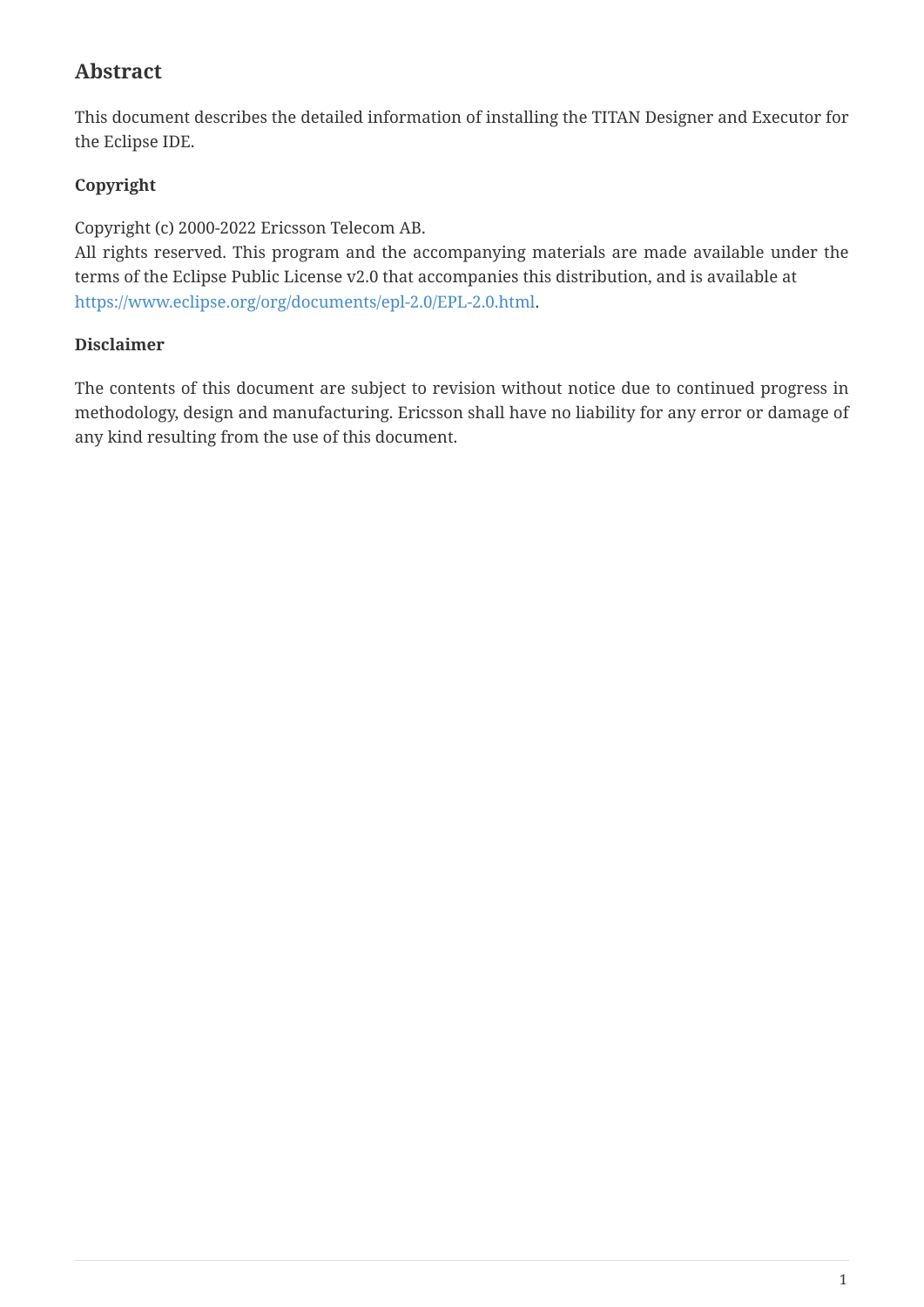## <span id="page-3-0"></span>**Chapter 1. Introduction**

## <span id="page-3-1"></span>**1.1. Overview**

This document describes the installation and configuration of the TITAN Designer, the TITAN Executor, the TITAN Log Viewer and the Titanium plug-ins for the Eclipse IDE (from now shortly TITAN plug-ins).

### <span id="page-3-2"></span>**1.2. Target Groups**

This document is intended for system administrators and users who intend to install and configure the TITAN Designer, Executor, Log Viewer and Titanium plug-ins for the Eclipse IDE.

## <span id="page-3-3"></span>**1.3. Typographical Conventions**

This document uses the following typographical conventions:

- **Bold** is used to represent graphical user interface (GUI) components such as buttons, menus, menu items, dialog box options, fields and keywords, as well as menu commands. Bold is also used with '+' to represent key combinations. For example, **Ctrl+Click**
- The "**/**" character is used to denote a menu and sub-menu sequence. For example, **File / Open**.
- Monospaced font is used represent system elements such as command and parameter names, program names, path names, URLs, directory names and code examples.
- **Bold monospaced font** is used for commands that must be entered at the Command Line Interface (CLI), For example, **mctr\_gui**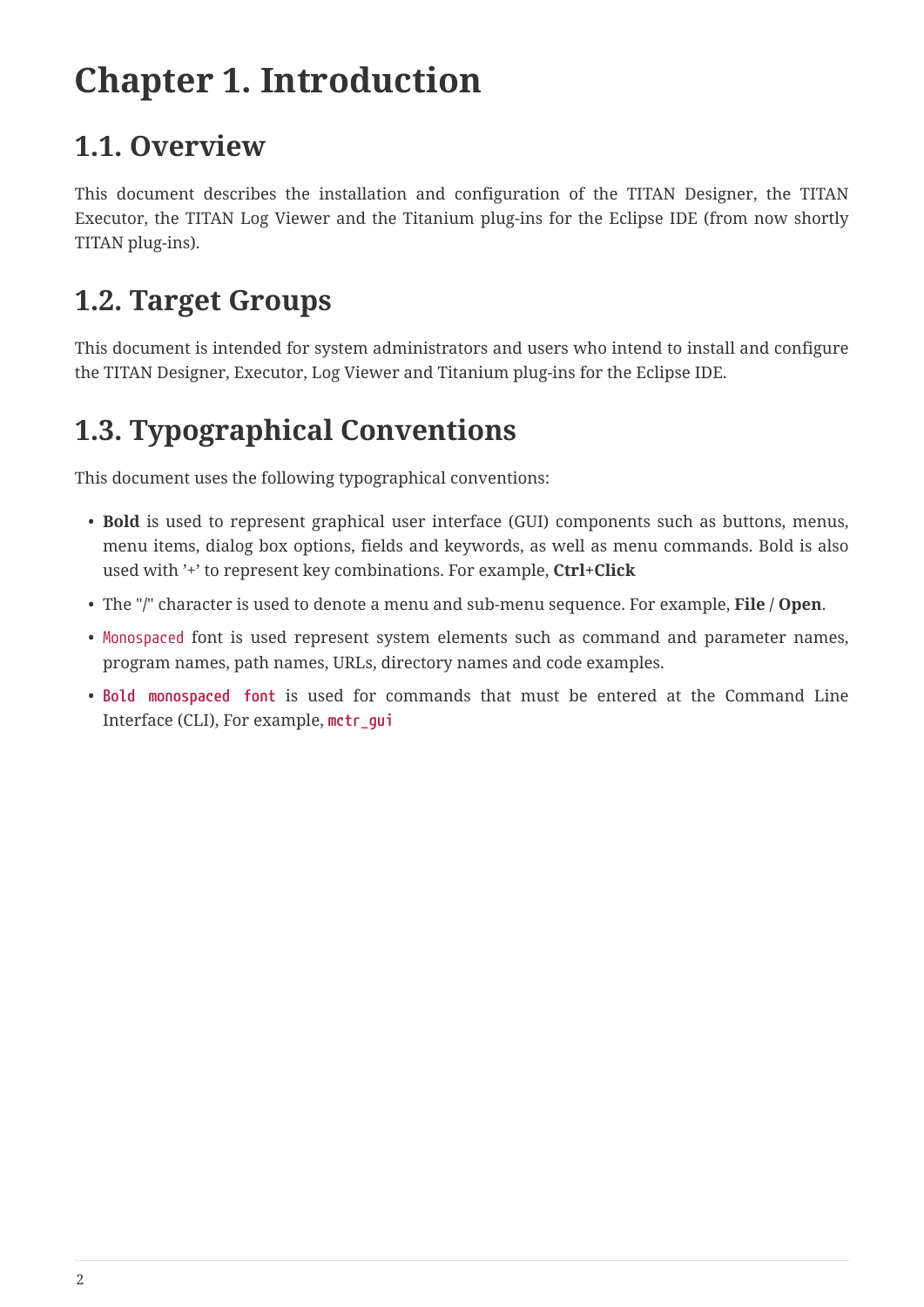## <span id="page-4-0"></span>**Chapter 2. Requirements**

#### <span id="page-4-1"></span>**2.1. Requirements for the TITAN Designer, Executor and Log Viewer plug-ins for the Eclipse IDE**

- Eclipse IDE 4.7.0 (Oxygen) and all its dependencies, for example, GTK2, must be installed. Any later version is supported. Recommended: the latest Eclipse IDE for Java Developers or Eclipse IDE for C/C++ Developers depending on the user preferences
- ANTLR Runtime 4.7.1
- TITAN TTCN-3 Toolset installed. (Only needed if Eclipse is used for project compilation and test execution. Editing does not require it.)
- J2SE™ Runtime Environment 8.0 or later installed and set in Eclipse as the Java Runtime Environment
- Only Oracle Java Hotspot virtual machine is supported

#### <span id="page-4-2"></span>**2.2. Requirements for the Titanium Plugin**

- TITAN Designer
- JUNG 2.1 (Java Universal Network/Graph Framework)

see <https://github.com/jrtom/jung>

• Google Guava 21.0, see

<https://github.com/google/guava>

- Apache POI 3.9.0
- ANTLR Runtime 4.7.1

#### <span id="page-4-3"></span>**2.3. Cygwin on Windows**

• Using the Eclipse IDE on Windows is fully supported.

Installing Cygwin is optional and only needed if Eclipse is used for project compilation and test execution. TTCN-3 module editing is supported without Cygwin.

For detailed information on installing Cygwin and configuring the environment variables for TITAN to work, refer to [Installation Guide for TITAN TTCN-3 Test Executor](#page-15-1).

Only one detail of that document is emphasized here: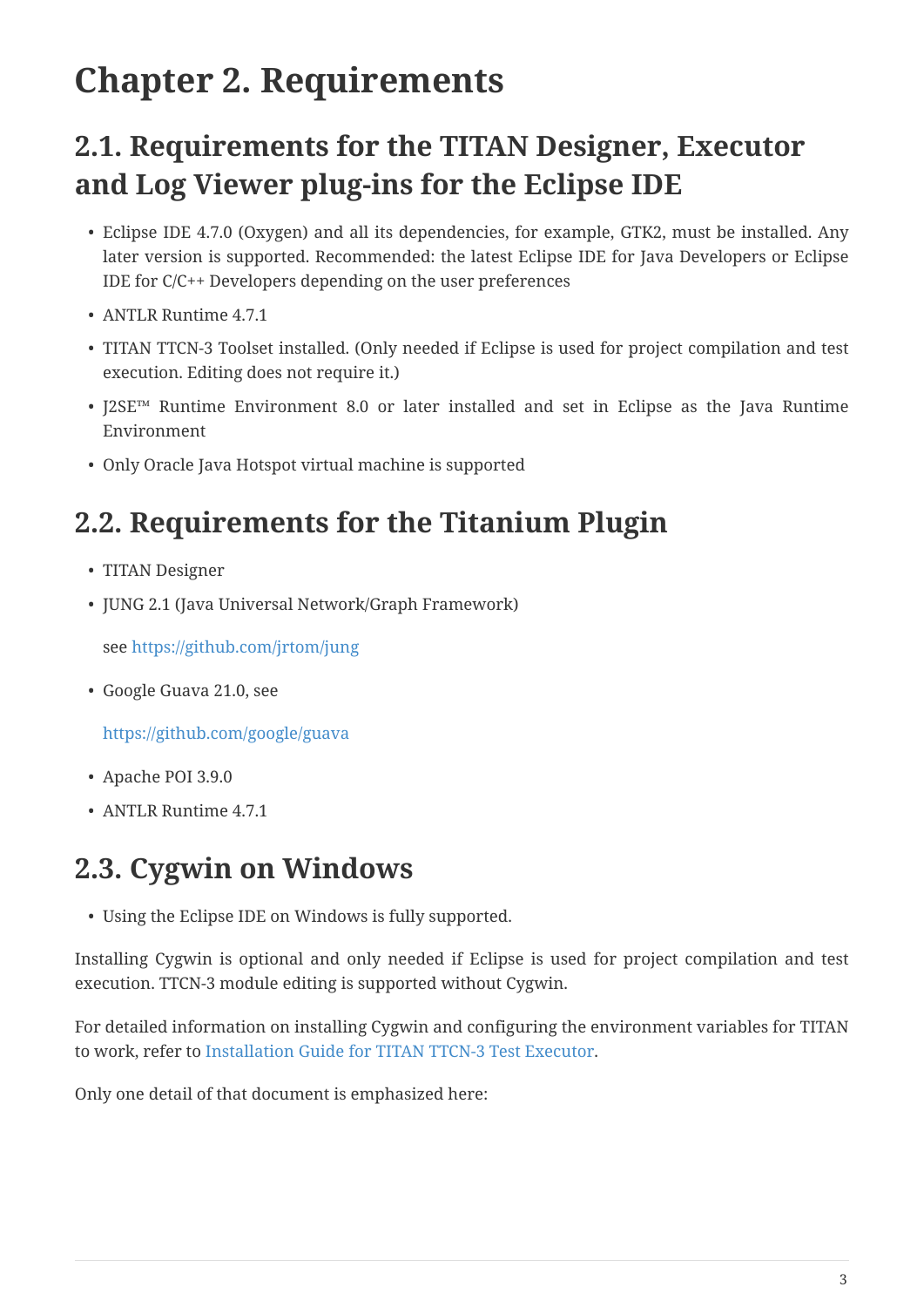When installation is finished, add the \$CYGWIN\_INSTALL\_DIRECTORY\bin and

\$CYGWIN\_INSTALL\_DIRECTORY\usr\bin directories to the PATH

**IMPORTANT** environment variable of Windows, so Eclipse will access the shell commands.

> For example, if the cygwin root is C:\cygwin64 then Path should contain C:\cygwin64\bin;C:\cygwin64\usr\bin.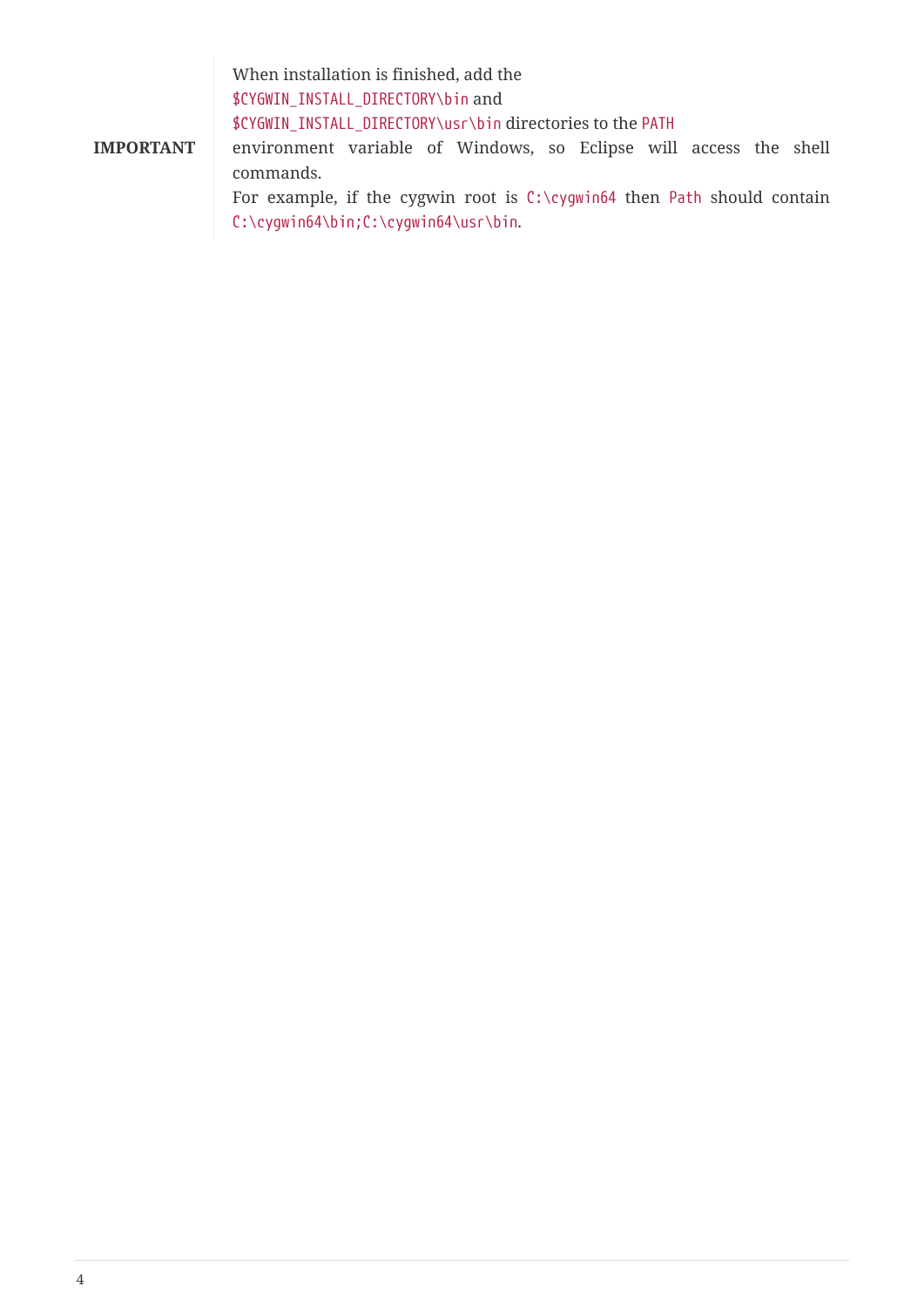## <span id="page-6-0"></span>**Chapter 3. Installing prerequisites**

### <span id="page-6-1"></span>**3.1. Installing the TITAN TTCN-3 Toolset**

For detailed information on installing the TITAN TTCN-3 Toolset, and configuring the environment variables for TITAN to work, refer to [Installation Guide for TITAN TTCN-3 Test Executor.](#page-15-1)

## <span id="page-6-2"></span>**3.2. Installing Eclipse**

Download the latest 32- or 64-bit Eclipse package, according to your platform and OS version form [https://www.eclipse.org/downloads/.](https://www.eclipse.org/downloads/) All Eclipse solution packages are suitable, but if you want to develop also adapters and/or external C/C++ functions, the "Eclipse IDE for C/C++ Developers" can be a good choice.

**NOTE** The CDT package can also be added to any Eclipse installation later.

If you want to use/edit XML, XSD and/or JSON files, the Eclipse ecosystem provides tools for this.

For **XML/XSD** editing and validation you can use the Web Tool Platform (WTP) project's XML Editor; it is contained in Eclipse IDE for Java EE Developers by default, and in other Eclipse packages it can be added from the project's update site (for other Eclipse releases just replace "oxygen" with the name of your Eclipse release: [http://download.eclipse.org/webtools/repository/](http://download.eclipse.org/webtools/repository/oxygen) [oxygen](http://download.eclipse.org/webtools/repository/oxygen).

To validate your XSD or XML file(s), select the file(s), right-click on the selection and choose **Validate** from the pop-up menu. You can also validate your document by right clicking in the editor window and selecting "validate" from the pop-up menu.

To work with **JSON**, you can find a JSON editor at the Eclipse Marketplace (Help/Marketplace menu): type in the search field "JSON" and follow the instructions.

Decompress the downloaded file in a desired location, then run Eclipse with the executable, eclipse.exe or ./eclipse, for Windows or UNIX, respectively.

#### **NOTE**

Users behind a firewall: When using Eclipse from behind a firewall, the HTTP proxy must be set, and internal Ericsson locations, for example the update site, must be added to proxy exceptions. An example of the proxy settings in Eclipse: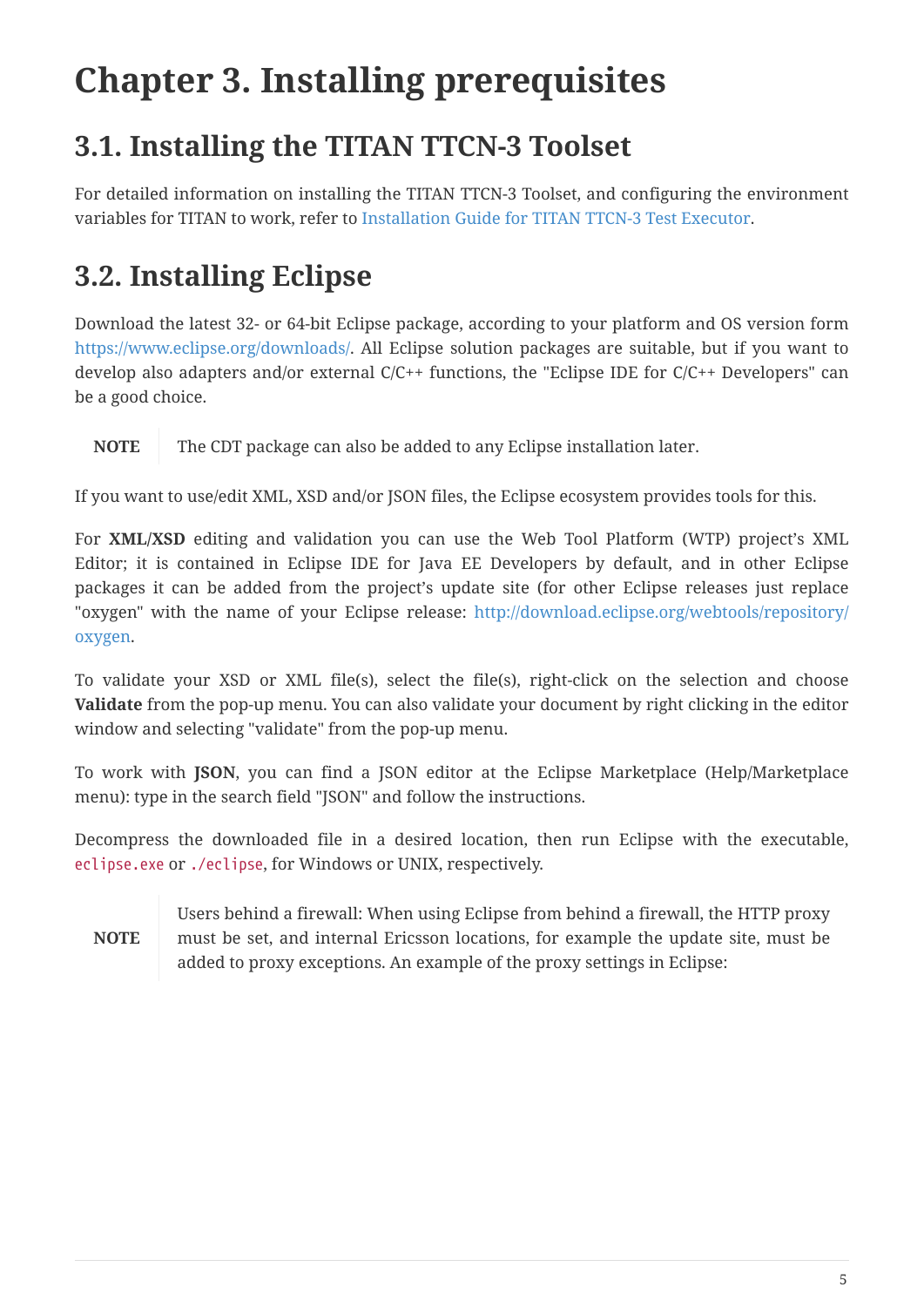| Preferences                                                                                               |                         |                            |              |         |                  | $\mathbf{x}$<br>$\Box$                                          |
|-----------------------------------------------------------------------------------------------------------|-------------------------|----------------------------|--------------|---------|------------------|-----------------------------------------------------------------|
| type filter text                                                                                          |                         | <b>Network Connections</b> |              |         |                  | $\Leftrightarrow \; \star \; \Leftrightarrow \; \star \; \star$ |
| General<br>ᆂ<br>Active Provider: Manual v<br>Appearance<br>Capabilities<br>Proxy entries<br>Compare/Patch |                         |                            |              |         |                  |                                                                 |
| <b>Content Types</b>                                                                                      |                         | Schema                     | Host         | Port    | Provider         | Edit                                                            |
| <b>Editors</b>                                                                                            | $\overline{\mathsf{v}}$ | <b>HTTP</b>                | 159.107.0.62 | 8080    | Manual           | Clear                                                           |
| Keys<br><b>Network Connection</b>                                                                         | $\overline{\mathsf{v}}$ | <b>HTTPS</b>               |              |         | Manual           |                                                                 |
| SSH <sub>2</sub>                                                                                          | $\overline{\mathsf{v}}$ | <b>SOCKS</b>               |              |         | Manual           |                                                                 |
| Perspectives                                                                                              |                         | <b>HTTP</b>                | Dynamic      | Dynamic | <b>Native</b>    |                                                                 |
| Search<br>Ξ                                                                                               |                         |                            |              |         |                  |                                                                 |
| Security                                                                                                  | $\overline{4}$          |                            | m.           |         |                  | Þ.                                                              |
| Startup and Shutdov<br><b>Web Browser</b>                                                                 | Proxy bypass            |                            |              |         |                  |                                                                 |
| Workspace                                                                                                 |                         | Host                       | Provider     |         |                  | Add Host                                                        |
| Ant<br><b>ANTLR Editor</b>                                                                                | $\overline{\mathsf{v}}$ | 159.107.193.8              | Manual       |         |                  | Edit                                                            |
| Help                                                                                                      | $\overline{\mathsf{v}}$ | ericsson.se                | Manual       |         |                  |                                                                 |
| Install/Update                                                                                            | $\overline{\mathbf{v}}$ | ericsson.com               | Manual       |         |                  | Remove                                                          |
| Java                                                                                                      | $\overline{\mathsf{v}}$ | localhost                  | Manual       |         |                  |                                                                 |
| Plug-in Development                                                                                       | ⊽                       | 127.0.0.1                  | Manual       |         |                  |                                                                 |
| Run/Debug                                                                                                 |                         |                            |              |         |                  |                                                                 |
| Team                                                                                                      |                         |                            |              |         |                  |                                                                 |
| <b>TITAN Common Prefere</b><br>TITANI Filozofia<br>$\left($<br>m.<br>b.                                   |                         |                            |              |         | Restore Defaults | Apply                                                           |
| ?                                                                                                         |                         |                            |              |         | <b>OK</b>        | Cancel                                                          |

## <span id="page-7-0"></span>**3.3. Installing Eclipse plug-in prerequisites for Titan Plug-ins and Titanium**

The prerequisites for Titan plugins are POI and ANTLR Runtime.

The prerequisites for Titanium Plugin are JUNG and Google Guava.

These can be installed together with the Titan plug-ins as external dependencies, see the next chapter.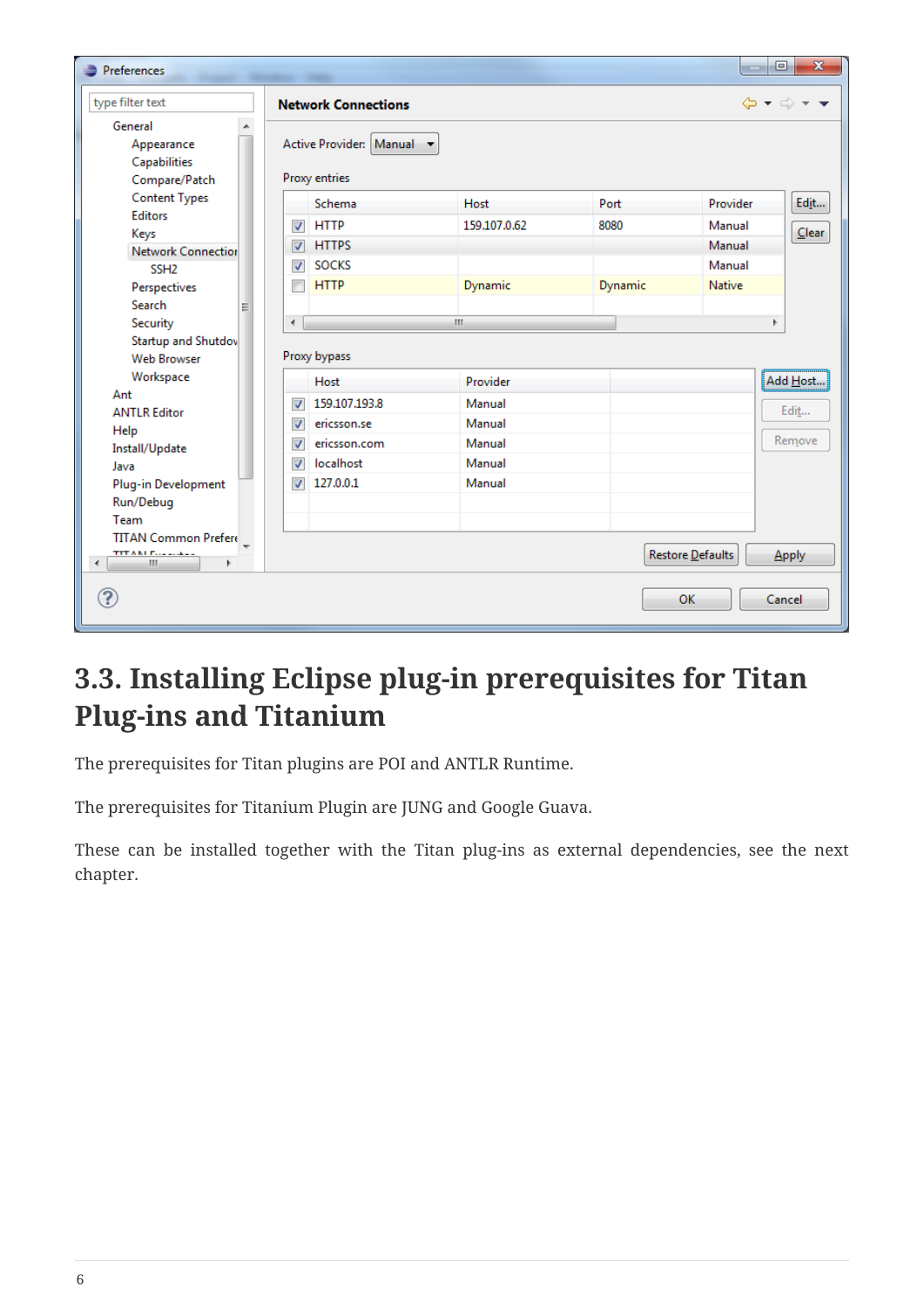## <span id="page-8-0"></span>**Chapter 4. Installation of the TITAN plug-ins**

The TITAN plug-ins for Eclipse can be installed from the provided update sites.

- For Ericsson users only: [http://ttcn.ericsson.se/download/update\\_site.](http://ttcn.ericsson.se/download/update_site) The usage of this version is conditioned by the presence of a license file and supported by the Titan support team.
- For users outside Ericsson: [https://projects.eclipse.org/projects/tools.titan/downloads.](https://projects.eclipse.org/projects/tools.titan/downloads) This version is licensed under the Eclipse Public License.

Choose the appropriate zip or tgz file, download it and pass the link of the downloaded zip to your Eclipse (like when installing a plugin from an archived update site) or unzip it and pass the link of the folder as update site.

**NOTE** The all\_in\_one (or the Eclipse plug-ins plus dependencies) package contains ANTLR Runtime, JUNG and guava, the other packages do not contain any prerequisites.

From version 6.1.0 only all\_in\_one packages are delivered.

#### **WARNING** If you have an earlier version than 4.2.0.CRL\_113\_200\_4\_R2A\_20140902- 1911 of TITAN plug-ins then any new installation should be preceded by uninstalling of the TITAN plug-ins or to start with a just installed Eclipse from scratch.

Perform the following steps:

- 1. In Eclipse, open the **Help** scroll-down menu, and select the option "**Install New Software…**".
- 2. Give the provided update site URL in the field or press the button "**Add**". Fill the Name and location. If a downloaded, zipped update site file is used press the button "**Archive…**" and select the zip file.

| Add Repository |         |  |    | Σ3      |
|----------------|---------|--|----|---------|
| Name:          |         |  |    | Local   |
| Location:      | http:// |  |    | Archive |
|                |         |  |    |         |
| ႗              |         |  | OK | Cancel  |
|                |         |  |    |         |

The result is something like this: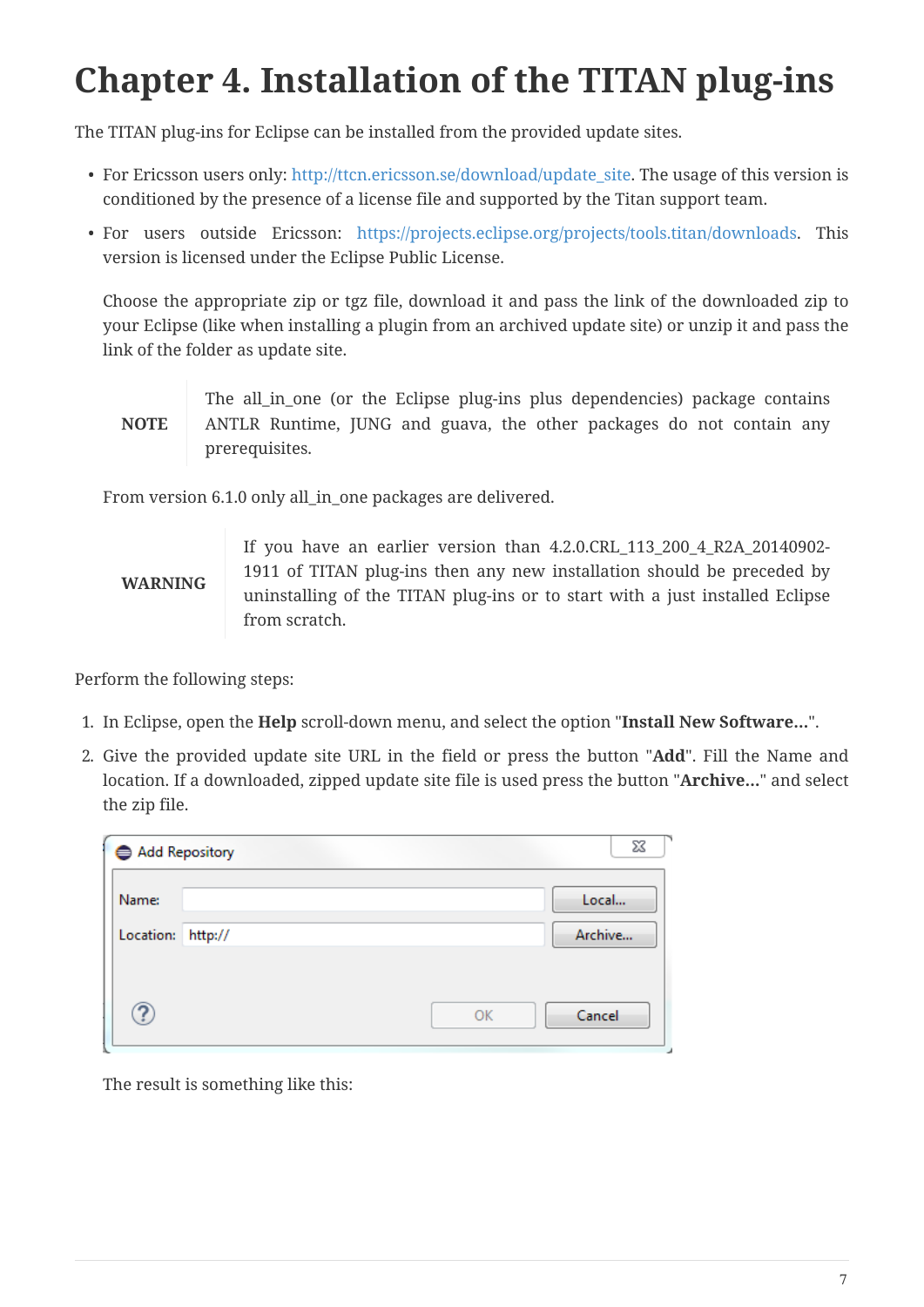| Add Repository |                                                                    | 23      |
|----------------|--------------------------------------------------------------------|---------|
| Name:          | Titan plugins 6.1.0                                                | Local   |
|                | Location: jar:file:/C:/Users/ETHBAAT/src_ttcn/TITAN_on_Eclipse_6.1 | Archive |
|                |                                                                    |         |
|                | ок                                                                 | Cancel  |

3. Press **OK**. An install dialog appears.

| $\bigoplus$ Install                                                                                                                  | ▫<br>x                                                                         |
|--------------------------------------------------------------------------------------------------------------------------------------|--------------------------------------------------------------------------------|
| <b>Available Software</b>                                                                                                            |                                                                                |
| Check the items that you wish to install.                                                                                            |                                                                                |
|                                                                                                                                      |                                                                                |
| Titan plugins 6.1.0 - jar:file:/C:/Users/ETHBAAT/src_ttcn/TITAN_on_Eclipse_6.1.0.CRL_113_200_6_R1A_20161108-0827.zip!/<br>Work with: | Add<br>▼                                                                       |
|                                                                                                                                      | Find more software by working with the "Available Software Sites" preferences. |
| type filter text                                                                                                                     |                                                                                |
| Name                                                                                                                                 | Version                                                                        |
| DOO TITAN_on_Eclipse                                                                                                                 |                                                                                |
|                                                                                                                                      |                                                                                |
|                                                                                                                                      |                                                                                |
|                                                                                                                                      |                                                                                |
|                                                                                                                                      |                                                                                |
| Select All<br><b>Deselect All</b>                                                                                                    |                                                                                |
| <b>Details</b>                                                                                                                       |                                                                                |
|                                                                                                                                      | $\lambda$                                                                      |
| Show only the latest versions of available software                                                                                  | Hide items that are already installed                                          |
| Group items by category                                                                                                              | What is already installed?                                                     |
| Show only software applicable to target environment                                                                                  |                                                                                |
| Contact all update sites during install to find required software                                                                    |                                                                                |
|                                                                                                                                      |                                                                                |
|                                                                                                                                      |                                                                                |
| ?                                                                                                                                    |                                                                                |
|                                                                                                                                      | < Back<br>Finish<br>Cancel<br>Next >                                           |

4. It is advised to uncheck the "Contact all update sites…" box. Select the TITAN plug-ins and the external dependency plugins to be installed.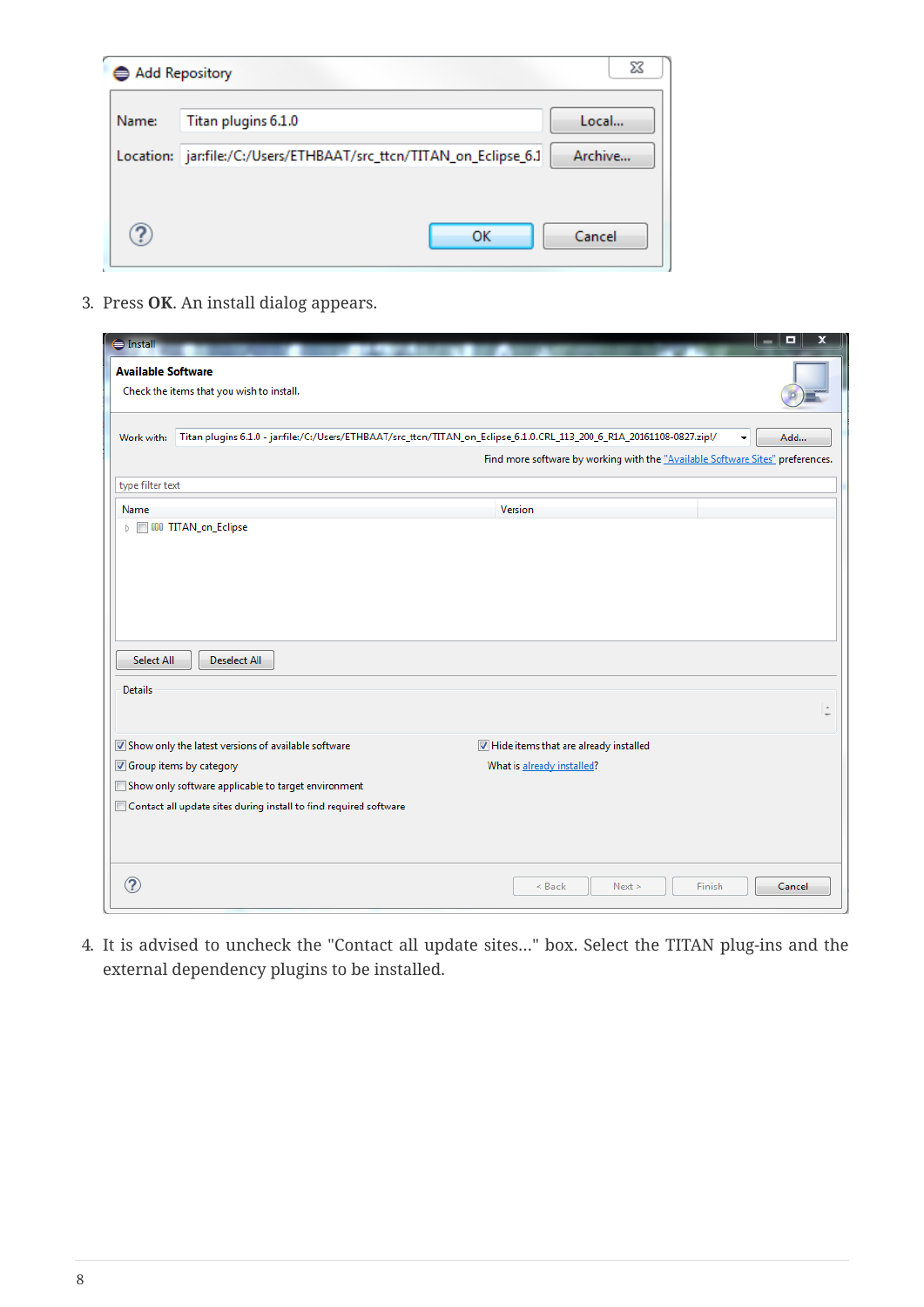| $\bigoplus$ Install                                                                                                                  | o<br>x                                                                         |
|--------------------------------------------------------------------------------------------------------------------------------------|--------------------------------------------------------------------------------|
| <b>Available Software</b>                                                                                                            |                                                                                |
| Check the items that you wish to install.                                                                                            |                                                                                |
| Titan plugins 6.1.0 - jar:file:/C:/Users/ETHBAAT/src_ttcn/TITAN_on_Eclipse_6.1.0.CRL_113_200_6_R1A_20161108-0827.zip!/<br>Work with: | Add…                                                                           |
|                                                                                                                                      | Find more software by working with the "Available Software Sites" preferences. |
|                                                                                                                                      |                                                                                |
| type filter text                                                                                                                     |                                                                                |
| Name                                                                                                                                 | Version                                                                        |
| △ 7 000 TITAN_on_Eclipse                                                                                                             |                                                                                |
| <b>MA</b> TITAN Log Viewer                                                                                                           | 6.1.0.CRL 113 200 6 R1A 20161108-0827                                          |
| <b>D D</b> TITAN_Designer_Feature                                                                                                    | 6.1.0.CRL_113_200_6_R1A_20161108-0827                                          |
| <b>D D</b> TITAN_Executor_Feature                                                                                                    | 6.1.0.CRL_113_200_6_R1A_20161108-0827                                          |
| Titan_external_dependencies                                                                                                          | 6.1.0.CRL_113_200_6_R1A_20161108-0827                                          |
| Titanium_external_dependencies                                                                                                       | 6.1.0.CRL_113_200_6_R1A_20161108-0827                                          |
| <b>IDI 43-</b> Titanium Feature                                                                                                      | 6.1.0.CRL_113_200_6_R1A_20161108-0827                                          |
| Select All<br>Deselect All<br>6 items selected<br><b>Details</b>                                                                     |                                                                                |
|                                                                                                                                      |                                                                                |
| Show only the latest versions of available software                                                                                  | Hide items that are already installed                                          |
| Group items by category                                                                                                              | What is already installed?                                                     |
| Show only software applicable to target environment                                                                                  |                                                                                |
| Contact all update sites during install to find required software                                                                    |                                                                                |
|                                                                                                                                      |                                                                                |
| ?                                                                                                                                    | Next ><br>$<$ Back<br>Finish<br>Cancel                                         |

- 5. Click **Next**. An Install Details dialog box appears with the items to be installed.
- 6. Click **Next** again.
- 7. Accept the license agreements then push **OK**.
- 8. At this point "Security Warning" window appears indicating that the authenticity or validity of the plug-ins cannot be established. It is safe to press the **OK** button here.

| <b>Security Warning</b>                                                                               | e                                                                                     |
|-------------------------------------------------------------------------------------------------------|---------------------------------------------------------------------------------------|
| or validity of this software cannot be established. Do you want to continue with the<br>installation? | Warning: You are installing software that contains unsigned content. The authenticity |
| ок                                                                                                    | Details $\rightarrow$<br>Cancel                                                       |

**NOTE**

When you update your TITAN plug-ins, it is suggested to update all the installed TITAN plug-ins because of dependencies. Otherwise eclipse will analyze the dependencies and after a while it will force you to update all of the already installed features.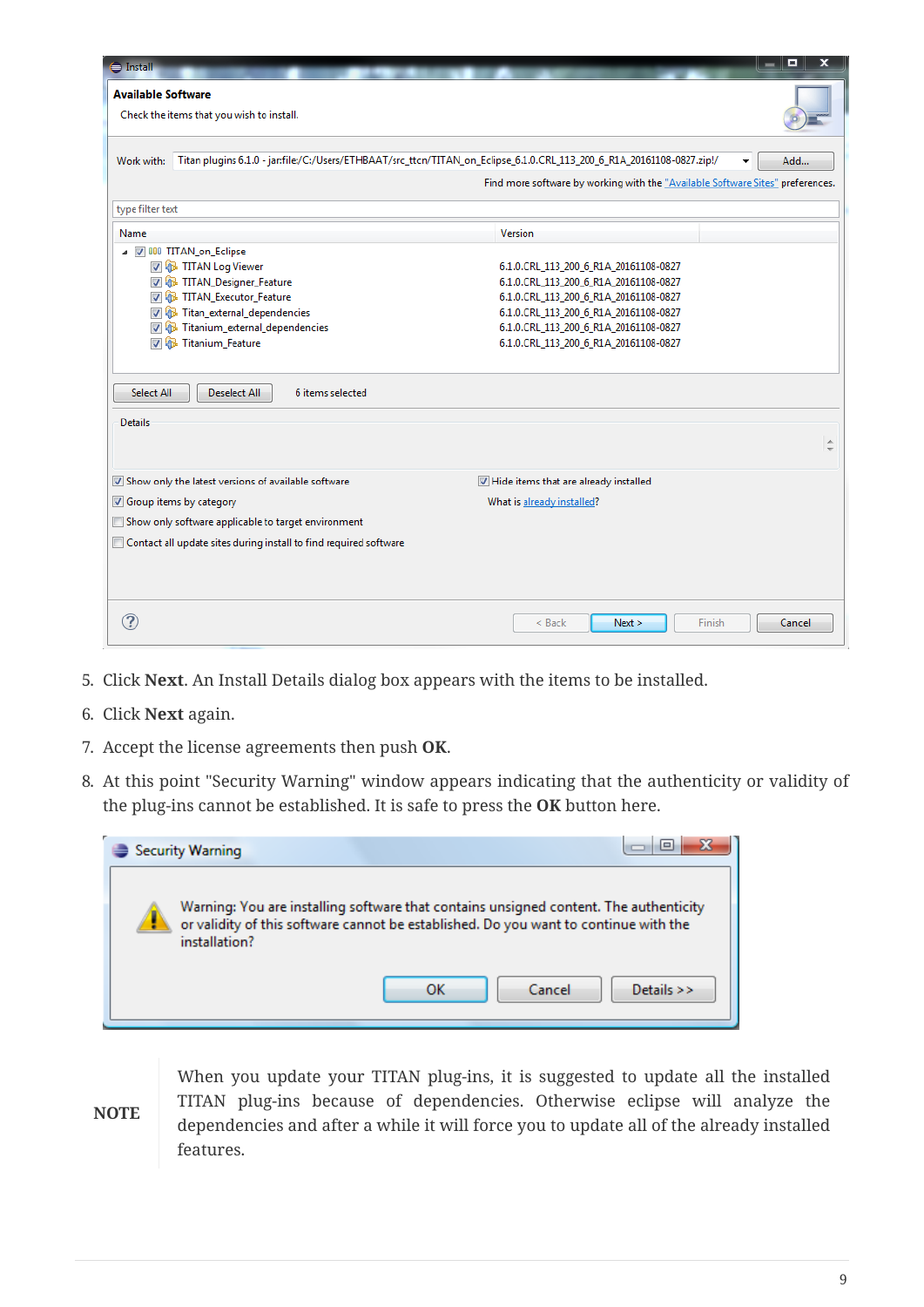## <span id="page-11-0"></span>**Chapter 5. Post-Installation Steps**

After installing the TITAN plug-ins in Eclipse, the locations of the installed TITAN TTCN-3 Toolset and the license file must be set.

Open the **Window** scroll-down menu, and open **Preferences.** In the pop-up window, open **TITAN Preferences** from the tree, and set the location of the TITAN installation path and License file (if label "License file" and text box exist in your version).

**NOTE**

TITAN install path is not mandatory. If you don't want to build from Eclipse you can leave it empty.

| <b>A</b> Preferences                                                                                                                                                                                                                                                                                 |                                                                                                                                                                                                                                                                                                                                                                                                                                                                                                                                           |                                         | ▣<br>X<br>$\qquad \qquad \Box$                              |
|------------------------------------------------------------------------------------------------------------------------------------------------------------------------------------------------------------------------------------------------------------------------------------------------------|-------------------------------------------------------------------------------------------------------------------------------------------------------------------------------------------------------------------------------------------------------------------------------------------------------------------------------------------------------------------------------------------------------------------------------------------------------------------------------------------------------------------------------------------|-----------------------------------------|-------------------------------------------------------------|
| type filter text                                                                                                                                                                                                                                                                                     | <b>TITAN Preferences</b>                                                                                                                                                                                                                                                                                                                                                                                                                                                                                                                  |                                         | $\Leftrightarrow$ $\rightarrow$ $\rightarrow$ $\rightarrow$ |
| ⊳ General<br>$\triangleright$ C/C++                                                                                                                                                                                                                                                                  | <b>Preferences for TITAN</b>                                                                                                                                                                                                                                                                                                                                                                                                                                                                                                              |                                         |                                                             |
| ChangeLog<br>$\triangleright$ Help                                                                                                                                                                                                                                                                   | TITAN installation path:                                                                                                                                                                                                                                                                                                                                                                                                                                                                                                                  | C:\Users\ETHBAAT\git\titan.core\Install | Browse                                                      |
| $\triangleright$ Install/Update                                                                                                                                                                                                                                                                      | License file:                                                                                                                                                                                                                                                                                                                                                                                                                                                                                                                             | C:\Users\ethbaat\license_98.dat         | Browse                                                      |
| $\triangleright$ Library Hover                                                                                                                                                                                                                                                                       | Use markers for build error notification instead of a dialog.                                                                                                                                                                                                                                                                                                                                                                                                                                                                             |                                         |                                                             |
| $\triangleright$ Mylyn<br>$\triangleright$ Oomph                                                                                                                                                                                                                                                     | Treat on-the-fly errors as fatal for build (the project will not build).                                                                                                                                                                                                                                                                                                                                                                                                                                                                  |                                         |                                                             |
| Remote Development                                                                                                                                                                                                                                                                                   | When On-the-Fly analyzation ends the compiler markers:                                                                                                                                                                                                                                                                                                                                                                                                                                                                                    |                                         | Become outdated                                             |
| Remote Systems<br>$\triangleright$ RPM                                                                                                                                                                                                                                                               | When the compiler runs the on-the-fly markers:                                                                                                                                                                                                                                                                                                                                                                                                                                                                                            |                                         | Stay                                                        |
| ▷ Run/Debug                                                                                                                                                                                                                                                                                          | Maximum number of build processes to use:                                                                                                                                                                                                                                                                                                                                                                                                                                                                                                 | 4                                       |                                                             |
| $\triangleright$ Team                                                                                                                                                                                                                                                                                | Display debug preferences                                                                                                                                                                                                                                                                                                                                                                                                                                                                                                                 |                                         |                                                             |
| <b>TITAN Common Preference</b><br><b>TITAN Executor</b>                                                                                                                                                                                                                                              | Action on the console before build:                                                                                                                                                                                                                                                                                                                                                                                                                                                                                                       |                                         | Print delimiter                                             |
| $\triangleright$ TITAN Log Viewer                                                                                                                                                                                                                                                                    | The version of the compiler used: CRL 113 200/6 R1A                                                                                                                                                                                                                                                                                                                                                                                                                                                                                       |                                         |                                                             |
| TITAN Preferences                                                                                                                                                                                                                                                                                    | License information:                                                                                                                                                                                                                                                                                                                                                                                                                                                                                                                      |                                         |                                                             |
| <b>Content Assist</b><br><b>Excluded resources</b><br>Export<br>Folding<br>Highlight matching bra<br>Indentation<br>Mark occurrences<br>▷ On-the-fly checker<br><b>Syntax Coloring</b><br><b>TITAN actions</b><br><b>Typing</b><br>$\triangleright$ Titanium Preferences<br>$\triangleright$ Tracing | Unique ID<br>$-98$<br>: Jenô Balaskó<br>Licensee<br>E-mail<br>: jeno.balasko@ericsson.com<br>: Ericsson Hungary<br>Company<br>ETH/<br>Department<br>Valid from<br>: 2002-09-20 Fri 00:00:00 GMT+02:00<br>: 2017-04-08 Sat 23:59:59 GMT+02:00<br>Valid until<br>Limitation<br>: USER<br>$\pm$ 0<br>Host ID<br>Login name<br>: ethbaat<br>: from 1.1.pl0 until 1.99.pl99<br>Versions<br>Languages<br>: TTCN3 ASN1<br>Encoders<br>: RAW TEXT BER PER XER<br>Applications : CODEGEN TPGEN SINGLE MCTR HC LOGFORMAT GUI<br>Max PTCs<br>: 10000 |                                         |                                                             |
| m,<br>$\leftarrow$<br>Þ.                                                                                                                                                                                                                                                                             |                                                                                                                                                                                                                                                                                                                                                                                                                                                                                                                                           |                                         | <b>Restore Defaults</b><br>Annly                            |
|                                                                                                                                                                                                                                                                                                      |                                                                                                                                                                                                                                                                                                                                                                                                                                                                                                                                           |                                         | OK<br>Cancel                                                |

### <span id="page-11-1"></span>**5.1. Turning-Off Automatic Building**

By default, a new installation of Eclipse will be set to automatically compile its projects. In the current build system this can take a lot of time, so it is advised to turn this feature off, and only enabling if the actual projects make it possible. Open the **Project** scroll-down menu, and uncheck the **Build automatically** option.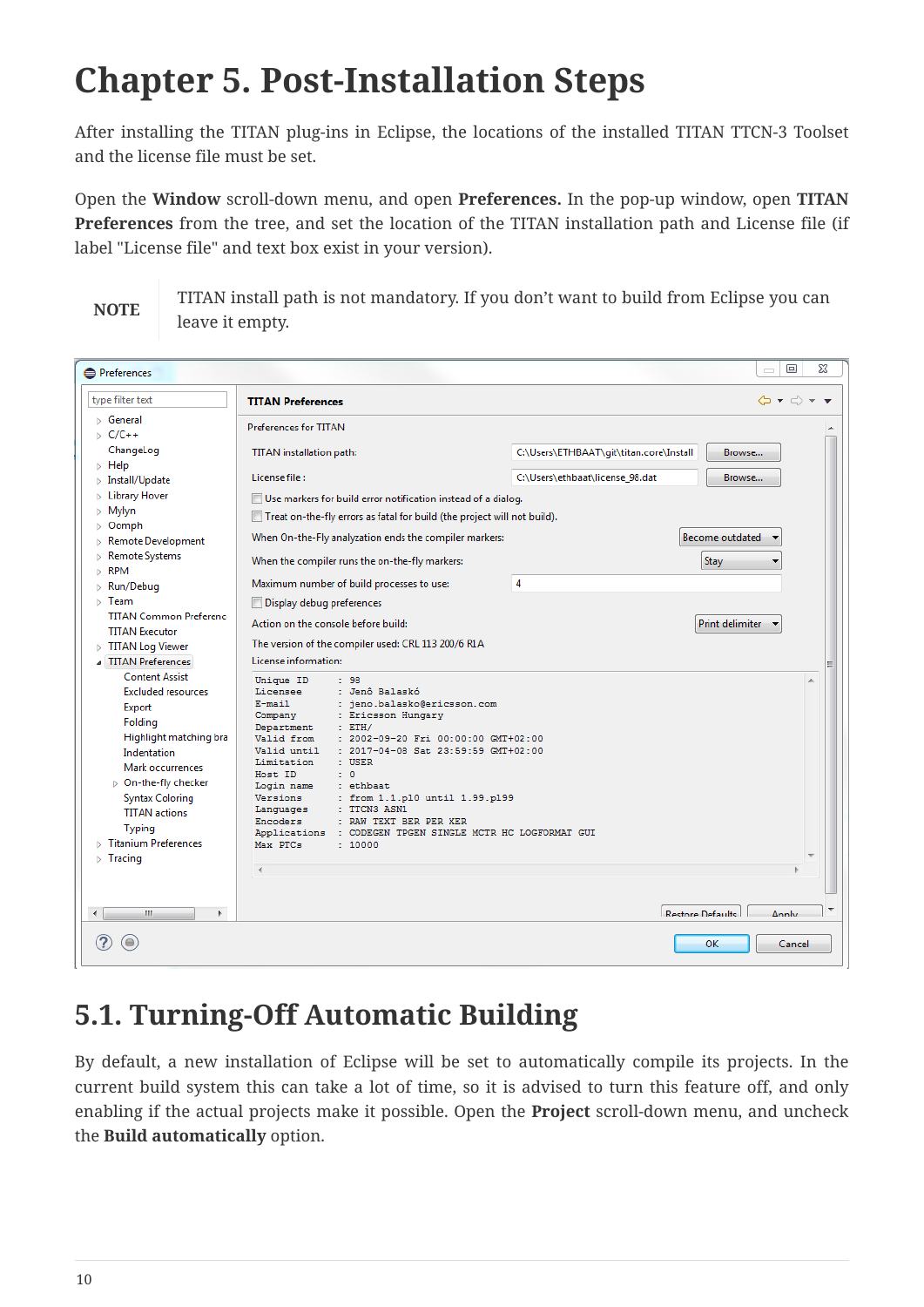### <span id="page-12-0"></span>**5.2. Configuring Java**

You might need to modify your eclipse.ini file (usually located in the same directory as your eclipse executable.)

It is suggested to have at least 1 GB and recommended 2 GB free memory per 1 million TTCN-3/ASN.1 source code lines (but it strongly depends on the code complexity). In Java it is controlled via the Xmx option.

For example, if Java 1.8 is used then MaxPermSize is ignored, its support is removed. Use these settings instead:

-vmargs -Dosgi.requiredJavaVersion=1.8 -XX:+UseG1GC -Xms1024M -Xmx4g

**NOTE** If you cannot edit the eclipse.ini file, you can start eclipse with flags. For example eclipse -vmargs -Xmx4g modifies the maximum memory allocation for the virtual machine.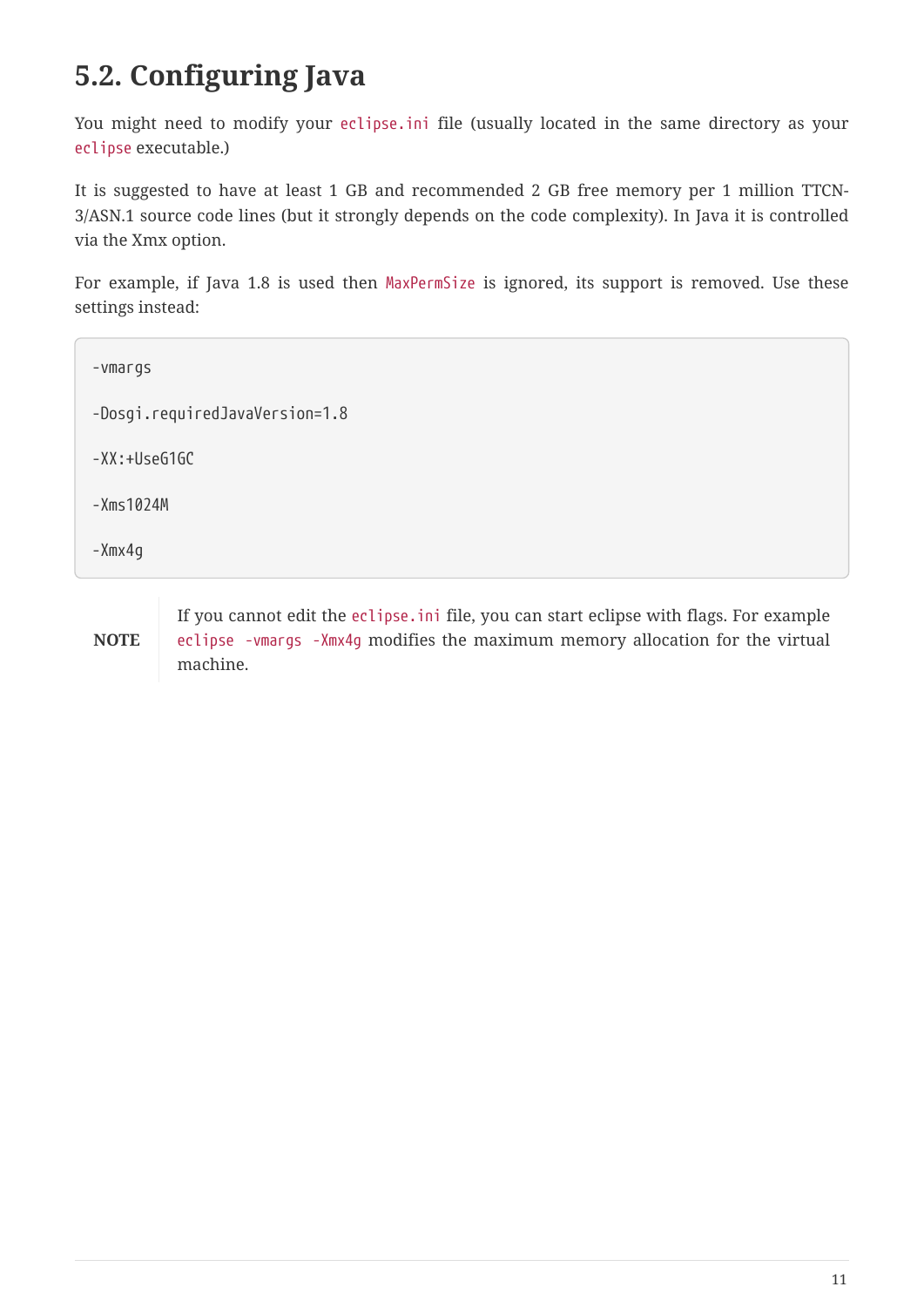## <span id="page-13-0"></span>**Chapter 6. Compatibility Issues**

The plug-ins require the Java Runtime Environment to be version 5.0 or later, but significant speed increase can be gained by installing version 6.0, 7.0 or 8.0.

Note that an actual version of the TITAN Designer plug-in is meant to be compatible with the same version of TITAN, but can be used with older TITAN releases, if:

- The additional features are not used (the makefile generator of TITAN is used to generate the makefile, so if a feature is used that is known by TITAN Designer, but is not known by the makefile generator, the makefile generation will fail)
- A special script is inserted into the actually used install directory's bin directory. The role of this script is to convert the call to the makefile generator to valid call of the compiler. (The makefile generator and the compiler are separated from TITAN 1.7.0). It is important to note, that such a file must contain a path to the compiler to be called, so such a script is not expected to work without modifications. Please note that the compiler must be called with **-M** as the first parameter, and the other parameters must be redirected to the compiler.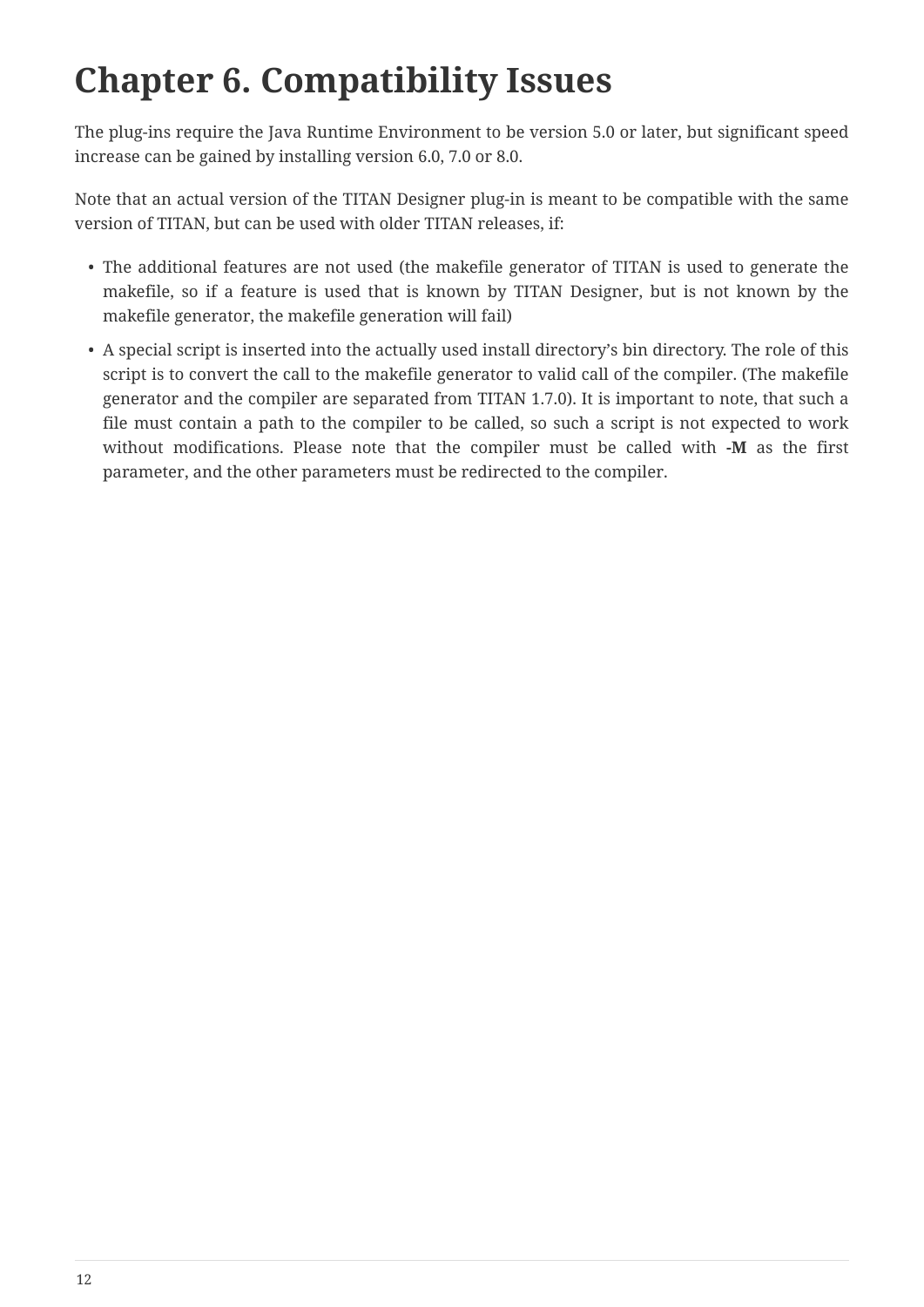## <span id="page-14-0"></span>**Chapter 7. Download the source code**

The source code of Titan Eclipse plugin is available.

Download the first time:

**git clone https://gitlab.eclipse.org/eclipse/titan/titan.EclipsePlug-ins.git**

Updating the already existing local repository:

**git pull https://gitlab.eclipse.org/eclipse/titan/titan.EclipsePlug-ins.git**